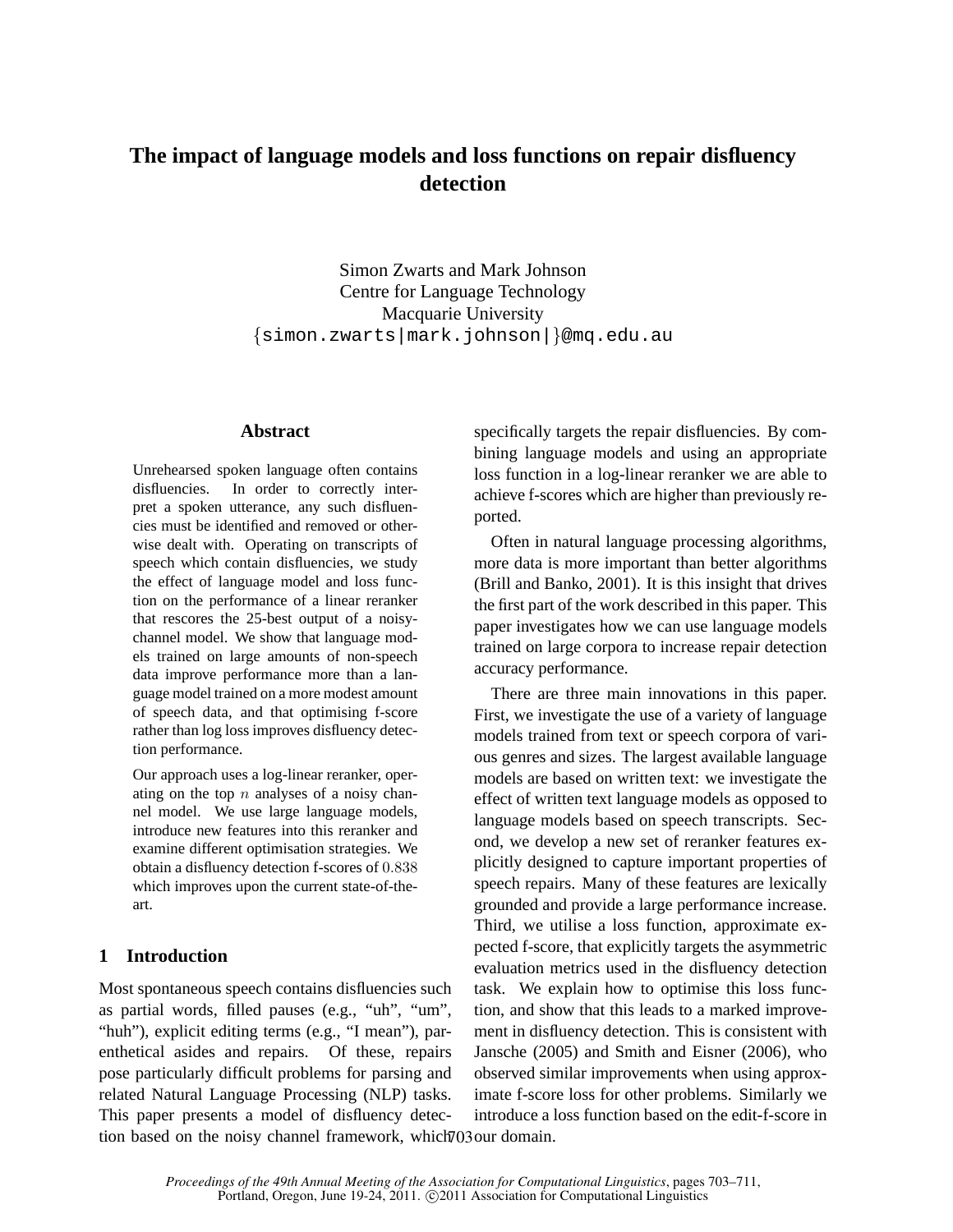Together, these three improvements are enough to boost detection performance to a higher f-score than previously reported in literature. Zhang et al. (2006) investigate the use of 'ultra large feature spaces' as an aid for disfluency detection. Using over 19 million features, they report a final f-score in this task of 0.820. Operating on the same body of text (Switchboard), our work leads to an f-score of 0.838, this is a 9% relative improvement in residual f-score.

The remainder of this paper is structured as follows. First in Section 2 we describe related work. Then in Section 3 we present some background on disfluencies and their structure. Section 4 describes appropriate evaluation techniques. In Section 5 we describe the noisy channel model we are using. The next three sections describe the new additions: Section 6 describe the corpora used for language models, Section 7 describes features used in the loglinear model employed by the reranker and Section 8 describes appropriate loss functions which are critical for our approach. We evaluate the new model in Section 9. Section 10 draws up a conclusion.

# **2 Related work**

A number of different techniques have been proposed for automatic disfluency detection. Schuler et al. (2010) propose a Hierarchical Hidden Markov Model approach; this is a statistical approach which builds up a syntactic analysis of the sentence and marks those subtrees which it considers to be made up of disfluent material. Although they are interested not only in disfluency but also a syntactic analysis of the utterance, including the disfluencies being analysed, their model's final f-score for disfluency detection is lower than that of other models.

Snover et al. (2004) investigate the use of purely lexical features combined with part-of-speech tags to detect disfluencies. This approach is compared to approaches which use primarily prosodic cues, and appears to perform equally well. However, the authors note that this model finds it difficult to identify disfluencies which by themselves are very fluent. As we will see later, the individual components of a disfluency do not have to be disfluent by themselves. This can occur when a speaker edits her speech for meaning-related reasons, rather than errors that arise from performance. The edit repairs which are the fo-704 are in a reparandum, interregnum or repair.

cus of our work typically have this characteristic.

Noisy channel models have done well on the disfluency detection task in the past; the work of Johnson and Charniak (2004) first explores such an approach. Johnson et al. (2004) adds some handwritten rules to the noisy channel model and use a maximum entropy approach, providing results comparable to Zhang et al. (2006), which are state-of-the art results.

Kahn et al. (2005) investigated the role of prosodic cues in disfluency detection, although the main focus of their work was accurately recovering and parsing a fluent version of the sentence. They report a 0.782 f-score for disfluency detection.

#### **3 Speech Disfluencies**

We follow the definitions of Shriberg (1994) regarding speech disfluencies. She identifies and defines three distinct parts of a speech disfluency, referred to as the *reparandum*, the *interregnum* and the *repair*. Consider the following utterance:

*I want a flight* reparandum z }| { *to Boston, uh, I mean* | {z } interregnum *to Denver* | {z } repair on Friday (1)

The reparandum *to Boston* is the part of the utterance that is 'edited out'; the interregnum *uh, I mean* is a filled pause, which need not always be present; and the repair *to Denver* replaces the reparandum.

Shriberg and Stolcke (1998) studied the location and distribution of repairs in the Switchboard corpus (Godfrey and Holliman, 1997), the primary corpus for speech disfluency research, but did not propose an actual model of repairs. They found that the overall distribution of speech disfluencies in a large corpus can be fit well by a model that uses only information on a very local level. Our model, as explained in section 5, follows from this observation.

As our domain of interest we use the Switchboard corpus. This is a large corpus consisting of transcribed telephone conversations between two partners. In the Treebank III (Marcus et al., 1999) corpus there is annotation available for the Switchboard corpus, which annotates which parts of utterances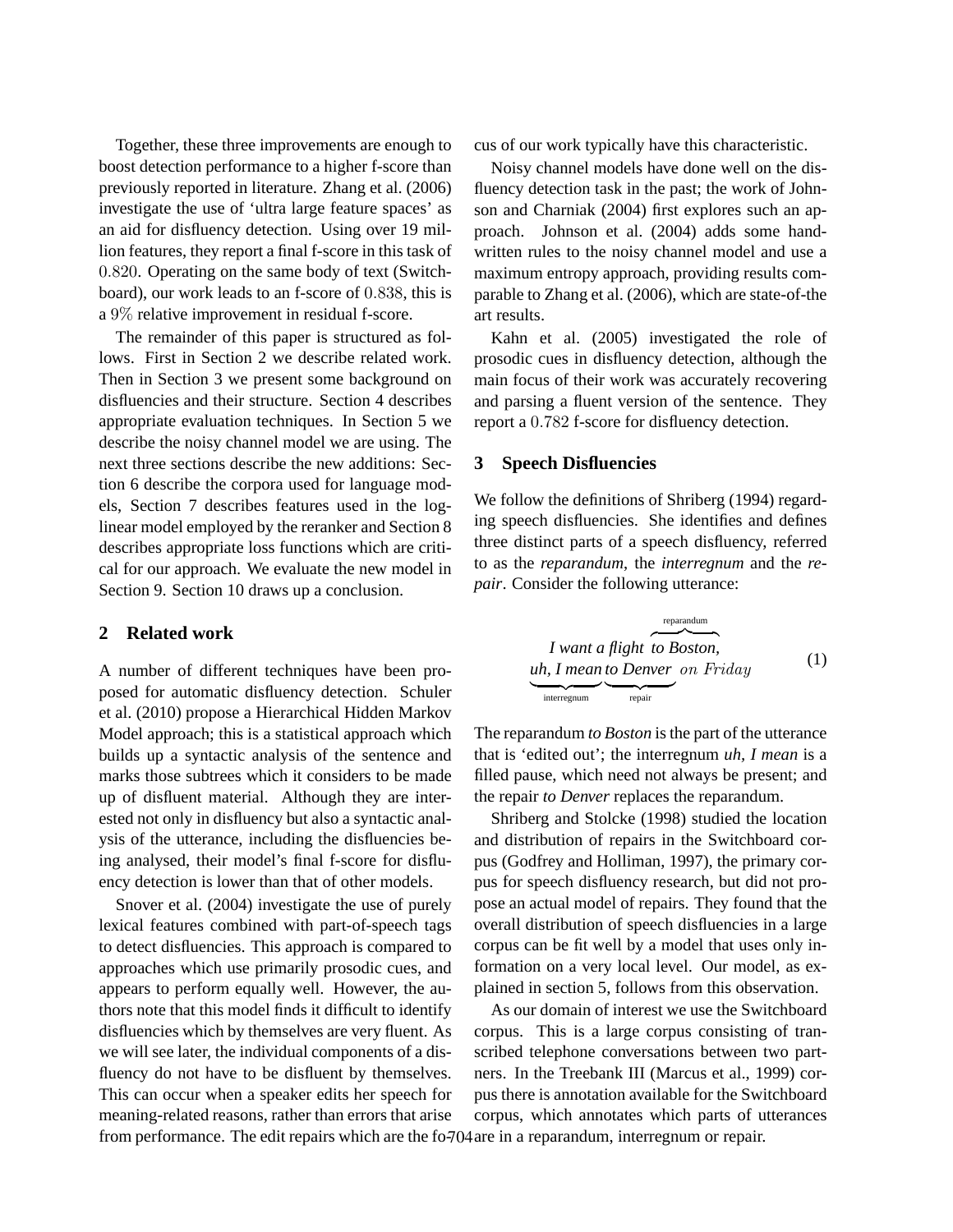# **4 Evaluation metrics for disfluency detection systems**

Disfluency detection systems like the one described here identify a subset of the word tokens in each transcribed utterance as "edited" or disfluent. Perhaps the simplest way to evaluate such systems is to calculate the accuracy of labelling they produce, i.e., the fraction of words that are correctly labelled (i.e., either "edited" or "not edited"). However, as Charniak and Johnson (2001) observe, because only 5.9% of words in the Switchboard corpus are "edited", the trivial baseline classifier which assigns all words the "not edited" label achieves a labelling accuracy of 94.1%.

Because the labelling accuracy of the trivial baseline classifier is so high, it is standard to use a different evaluation metric that focuses more on the detection of "edited" words. We follow Charniak and Johnson (2001) and report the f-score of our disfluency detection system. The f-score  $f$  is:

$$
f = \frac{2c}{g+e} \tag{2}
$$

where  $g$  is the number of "edited" words in the gold test corpus, e is the number of "edited" words proposed by the system on that corpus, and  $c$  is the number of the "edited" words proposed by the system that are in fact correct. A perfect classifier which correctly labels every word achieves an f-score of 1, while the trivial baseline classifiers which label every word as "edited" or "not edited" respectively achieve a very low f-score.

Informally, the f-score metric focuses more on the "edited" words than it does on the "not edited" words. As we will see in section 8, this has implications for the choice of loss function used to train the classifier.

# **5 Noisy Channel Model**

Following Johnson and Charniak (2004), we use a noisy channel model to propose a 25-best list of possible speech disfluency analyses. The choice of this model is driven by the observation that the repairs frequently seem to be a "rough copy" of the reparandum, often incorporating the same or very similar words in roughly the same word order. That 05 nel model we use a bigram language model. This

is, they seem to involve "crossed" dependencies between the reparandum and the repair. Example (3) shows the crossing dependencies. As this example also shows, the repair often contains many of the same words that appear in the reparandum. In fact, in our Switchboard training corpus we found that 62reparandum also appeared in the associated repair,

$$
\underbrace{\fbox{to Boston}\underbrace{\hbox{uh, I mean}}_{\text{interregnum}}, \underbrace{\hbox{to Denver}}_{\text{repair}}}\tag{3}
$$

#### **5.1 Informal Description**

Given an observed sentence  $Y$  we wish to find the most likely source sentence  $\hat{X}$ , where

$$
\hat{X} = \operatorname*{argmax}_{X} P(Y|X)P(X) \tag{4}
$$

In our model the unobserved  $X$  is a substring of the complete utterance Y .

Noisy-channel models are used in a similar way in statistical speech recognition and machine translation. The language model assigns a probability  $P(X)$  to the string X, which is a substring of the observed utterance Y. The channel model  $P(Y|X)$ generates the utterance  $Y$ , which is a potentially disfluent version of the source sentence  $X$ . A repair can potentially begin before any word of  $X$ . When a repair has begun, the channel model incrementally processes the succeeding words from the start of the repair. Before each succeeding word either the repair can end or else a sequence of words can be inserted in the reparandum. At the end of each repair, a (possibly null) interregnum is appended to the reparandum.

We will look at these two components in the next two Sections in more detail.

#### **5.2 Language Model**

Informally, the task of language model component of the noisy channel model is to assess fluency of the sentence with disfluency removed. Ideally we would like to have a model which assigns a very high probability to disfluency-free utterances and a lower probability to utterances still containing disfluencies. For computational complexity reasons, as described in the next section, inside the noisy chan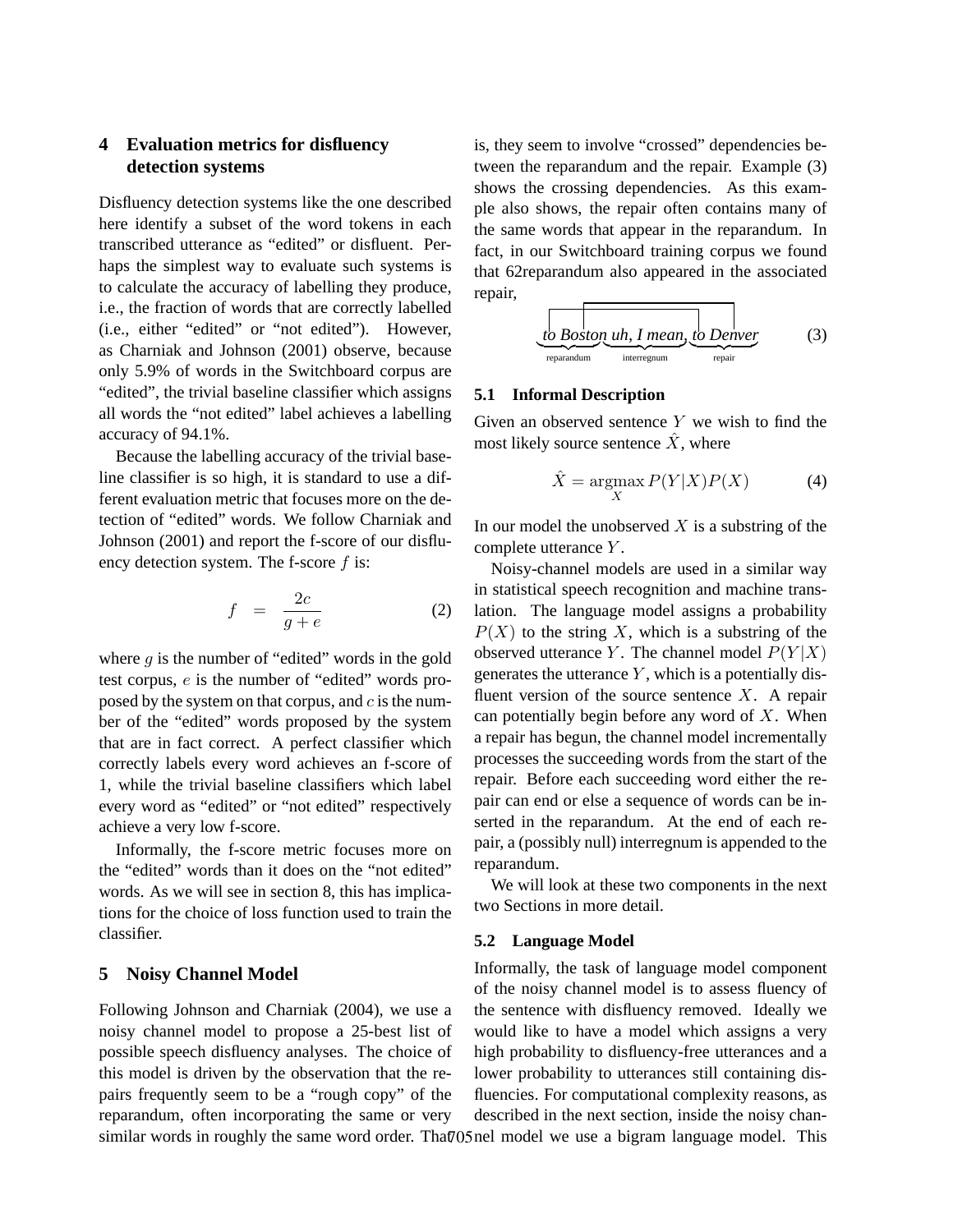bigram language model is trained on the fluent version of the Switchboard corpus (training section).

We realise that a bigram model might not be able to capture more complex language behaviour. This motivates our investigation of a range of additional language models, which are used to define features used in the log-linear reranker as described below.

## **5.3 Channel Model**

The intuition motivating the channel model design is that the words inserted into the reparandum are very closely related to those in the repair. Indeed, in our training data we find that 62% of the words in the reparandum are exact copies of words in the repair; this identity is strong evidence of a repair. The channel model is designed so that exact copy reparandum words will have high probability.

Because these repair structures can involve an unbounded number of crossed dependencies, they cannot be described by a context-free or finite-state grammar. This motivates the use of a more expressive formalism to describe these repair structures.

We assume that  $X$  is a substring of  $Y$ , i.e., that the source sentence can be obtained by deleting words from  $Y$ , so for a fixed observed utterance  $Y$  there are only a finite number of possible source sentences. However, the number of possible source sentences,  $X$ , grows exponentially with the length of  $Y$ , so exhaustive search is infeasible. Tree Adjoining Grammars (TAG) provide a systematic way of formalising the channel model, and their polynomialtime dynamic programming parsing algorithms can be used to search for likely repairs, at least when used with simple language models like a bigram language model. In this paper we first identify the 25 most likely analyses of each sentence using the TAG channel model together with a bigram language model.

Further details of the noisy channel model can be found in Johnson and Charniak (2004).

#### **5.4 Reranker**

To improve performance over the standard noisy channel model we use a reranker, as previously suggest by Johnson and Charniak (2004). We rerank a 25-best list of analyses. This choice is motivated by an oracle experiment we performed, probing for the experiment shows that in 99.5% of the cases the best analysis is located within the first 25, and indicates that an f-score of 0.958 should be achievable as the upper bound on a model using the first 25 best analyses. We therefore use the top 25 analyses from the noisy channel model in the remainder of this paper and use a reranker to choose the most suitable candidate among these.

#### **6 Corpora for language modelling**

We would like to use additional data to model the fluent part of spoken language. However, the Switchboard corpus is one of the largest widelyavailable disfluency-annotated speech corpora. It is reasonable to believe that for effective disfluency detection Switchboard is not large enough and more text can provide better analyses. Schwartz et al. (1994), although not focusing on disfluency detection, show that using written language data for modelling spoken language can improve performance. We turn to three other bodies of text and investigate the use of these corpora for our task, disfluency detection. We will describe these corpora in detail here.

The predictions made by several language models are likely to be strongly correlated, even if the language models are trained on different corpora. This motivates the choice for log-linear learners, which are built to handle features which are not necessarily independent. We incorporate information from the external language models by defining a reranker feature for each external language model. The value of this feature is the log probability assigned by the language model to the candidate underlying fluent substring  $X$ 

For each of our corpora (including Switchboard) we built a 4-gram language model with Kneser-Ney smoothing (Kneser and Ney, 1995). For each analysis we calculate the probability under that language model for the candidate underlying fluent substring X. We use this log probability as a feature in the reranker. We use the SRILM toolkit (Stolcke, 2002) both for estimating the model from the training corpus as well as for computing the probabilities of the underlying fluent sentences  $X$  of the different analysis.

location of the best analysis in a 100-best list. This 706 As previously described, **Switchboard** is our pri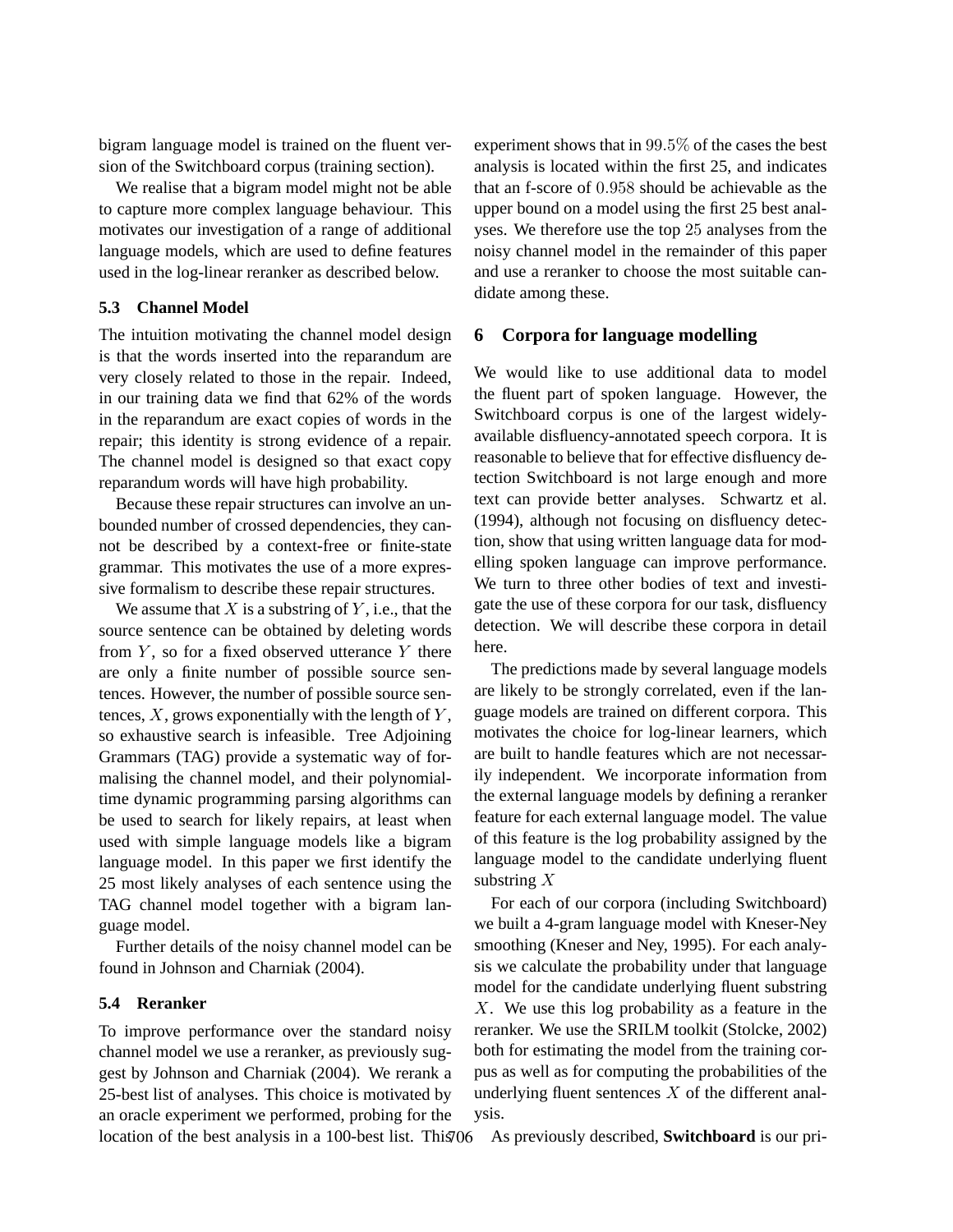mary corpus for our model. The language model part of the noisy channel model already uses a bigram language model based on Switchboard, but in the reranker we would like to also use 4-grams for reranking. Directly using Switchboard to build a 4 gram language model is slightly problematic. When we use the training data of Switchboard both for language fluency prediction and the same training data also for the loss function, the reranker will overestimate the weight associated with the feature derived from the Switchboard language model, since the fluent sentence itself is part of the language model training data. We solve this by dividing the Switchboard training data into 20 folds. For each fold we use the 19 other folds to construct a language model and then score the utterance in this fold with that language model.

The largest widely-available corpus for language modelling is the **Web 1T 5-gram** corpus (Brants and Franz, 2006). This data set, collected by Google Inc., contains English word  $n$ -grams and their observed frequency counts. Frequency counts are produced from this billion-token corpus of web text. Because of the noise<sup>1</sup> present in this corpus there is an ongoing debate in the scientific community of the use of this corpus for serious language modelling.

The **Gigaword** Corpus (Graff and Cieri, 2003) is a large body of newswire text. The corpus contains  $1.6 \cdot 10^9$  tokens, however fluent newswire text is not necessarily of the same domain as disfluency removed speech.

The **Fisher** corpora Part I (David et al., 2004) and Part II (David et al., 2005) are large bodies of transcribed text. Unlike Switchboard there is no disfluency annotation available for Fisher. Together the two Fisher corpora consist of  $2.2 \cdot 10^7$  tokens.

# **7 Features**

The log-linear reranker, which rescores the 25-best lists produced by the noisy-channel model, can also include additional features besides the noisychannel log probabilities. As we show below, these additional features can make a substantial improvement to disfluency detection performance. Our reranker incorporates two kinds of features. The first are log-probabilities of various scores computed by the noisy-channel model and the external language models. We only include features which occur at least 5 times in our training data.

The noisy channel and language model features consist of:

- 1. LMP: 4 features indicating the probabilities of the underlying fluent sentences under the language models, as discussed in the previous section.
- 2. NCLogP: The Log Probability of the entire noisy channel model. Since by itself the noisy channel model is already doing a very good job, we do not want this information to be lost.
- 3. LogFom: This feature is the log of the "figure of merit" used to guide search in the noisy channel model when it is producing the 25-best list for the reranker. The log figure of merit is the sum of the log language model probability and the log channel model probability plus 1.5 times the number of edits in the sentence. This feature is redundant, i.e., it is a linear combination of other features available to the reranker model: we include it here so the reranker has direct access to all of the features used by the noisy channel model.
- 4. NCTransOdd: We include as a feature parts of the noisy channel model itself, i.e. the channel model probability. We do this so that the task to choosing appropriate weights of the channel model and language model can be moved from the noisy channel model to the log-linear optimisation algorithm.

The boolean indicator features consist of the following 3 groups of features operating on words and their edit status; the latter indicated by one of three possible flags: \_ when the word is not part of a disfluency or E when it is part of the reparandum or I when it is part of the interregnum.

1. CopyFlags\_X\_Y: When there is an exact copy in the input text of length  $X$  ( $1 \le X \le 3$ ) and the gap between the copies is  $Y$  ( $0 \le Y \le 3$ ) this feature is the sequence of flags covering the two copies. Example: CopyFlags\_1\_0 (E

<sup>&</sup>lt;sup>1</sup>We do not mean speech disfluencies here, but noise in webtext; web-text is often poorly written and unedited text. 707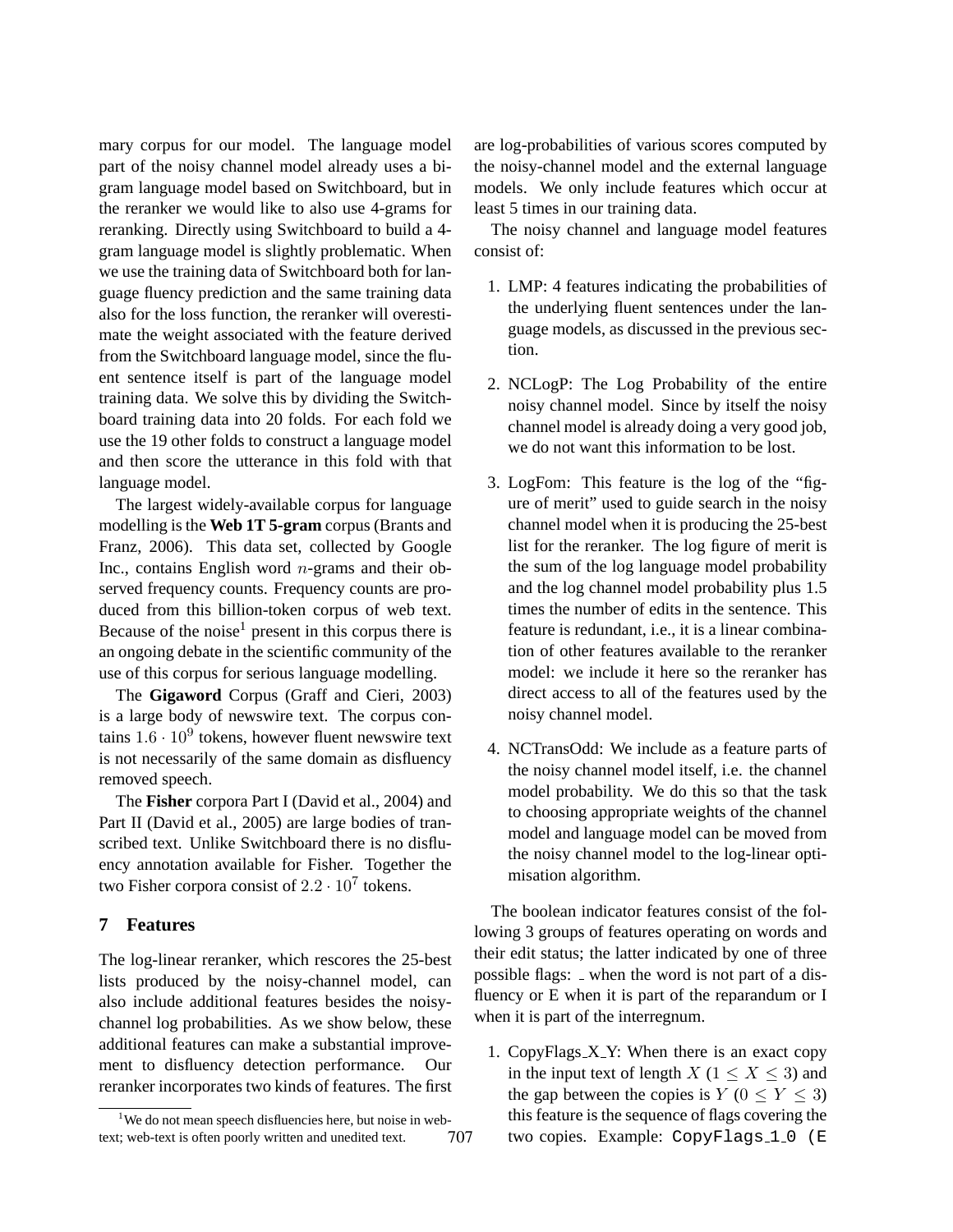) records a feature when two identical words are present, directly consecutive and the first one is part of a disfluency (**E**dited) while the second one is not. There are 745 different instances of these features.

- 2. WordsFlags L n R: This feature records the immediate area around an *n*-gram ( $n \leq 3$ ). L denotes how many flags to the left and R  $(0 \leq R \leq 1)$  how many to the right are includes in this feature (Both  $L$  and  $R$  range over 0 and 1). Example: WordsFlags\_1\_1\_0 (need ) is a feature that fires when a fluent word is followed by the word 'need' (one flag to the left, none to the right). There are 256808 of these features present.
- 3. SentenceEdgeFlags B L: This feature indicates the location of a disfluency in an utterance. The Boolean B indicates whether this features records sentence initial or sentence final behaviour, L  $(1 \leq L \leq 3)$ records the length of the flags. Example SentenceEdgeFlags\_1\_1 (I) is a feature recording whether a sentence ends on an interregnum. There are 22 of these features present.

We give the following analysis as an example:

*but*  $E$  *but*  $\theta$  *that*  $\theta$  *does*  $\theta$  *n't*  $\theta$  *work*  $\theta$ 

The language model features are the probability calculated over the fluent part. NCLogP, Log-Fom and NCTransOdd are present with their associated value. The following binary flags are present: CopyFlags $-1-0$  (E  $-$ )

```
WordsFlags:0:1:0 (but E)
WordsFlags: 0:1:0 (but _{-})
WordsFlags:1:1:0 (E but )
WordsFlags:1:1:0 (_ that _)
WordsFlags: 0:2:0 (but E but ) etc.<sup>2</sup>
SentenceEdgeFlags:0:1 (E)
SentenceEdgeFlags: 0:2 (E _)
SentenceEdgeFlags:0:3 (E _{-})
```
These three kinds of boolean indicator features together constitute the *extended feature set*.

#### **8 Loss functions for reranker training**

We formalise the reranker training procedure as follows. We are given a training corpus  $T$  containing information about  $n$  possibly disfluent sentences. For the *i*th sentence  $T$  specifies the sequence of words  $x_i$ , a set  $\mathcal{Y}_i$  of 25-best candidate "edited" labellings produced by the noisy channel model, as well as the correct "edited" labelling  $y_i^* \in \mathcal{Y}_i$ .<sup>3</sup>

We are also given a vector  $f = (f_1, \ldots, f_m)$ of *feature functions*, where each  $f_i$  maps a word sequence  $x$  and an "edit" labelling  $y$  for  $x$  to a real value  $f_i(x, y)$ . Abusing notation somewhat, we write  $f(x, y) = (f_1(x, y), \dots, f_m(x, y))$ . We interpret a vector  $\mathbf{w} = (w_1, \dots, w_m)$  of *feature weights* as defining a conditional probability distribution over a candidate set  $Y$  of "edited" labellings for a string  $x$  as follows:

$$
P_{\mathbf{w}}(y \mid x, \mathcal{Y}) = \frac{\exp(\mathbf{w} \cdot \mathbf{f}(x, y))}{\sum_{y' \in \mathcal{Y}} \exp(\mathbf{w} \cdot \mathbf{f}(x, y'))}
$$

We estimate the feature weights w from the training data  $T$  by finding a feature weight vector  $\hat{\mathbf{w}}$  that optimises a regularised objective function:

$$
\widehat{\mathbf{w}} = \underset{\mathbf{w}}{\operatorname{argmin}} L_T(\mathbf{w}) + \alpha \sum_{j=1}^{m} w_j^2
$$

Here  $\alpha$  is the *regulariser weight* and  $L_T$  is a *loss function*. We investigate two different loss functions in this paper. LogLoss is the negative log conditional likelihood of the training data:

LogLoss<sub>T</sub>(**w**) = 
$$
\sum_{i=1}^{m}
$$
 – log P( $y_i^*$  |  $x_i$ ,  $y_i$ )

Optimising  $LogLoss$  finds the  $\hat{w}$  that define (regularised) conditional Maximum Entropy models.

It turns out that optimising *LogLoss* yields suboptimal weight vectors  $\hat{w}$  here. LogLoss is a symmetric loss function (i.e., each mistake is equally weighted), while our f-score evaluation metric weights "edited" labels more highly, as explained in section 4. Because our data is so skewed (i.e., "edited" words are comparatively infrequent), we

<sup>&</sup>lt;sup>2</sup>An exhaustive list here would be too verbose.

<sup>&</sup>lt;sup>3</sup>In the situation where the true "edited" labelling does not appear in the 25-best list  $\mathcal{Y}_i$  produced by the noisy-channel model, we choose  $y_i^*$  to be a labelling in  $\mathcal{Y}_i$  closest to the true 708 labelling.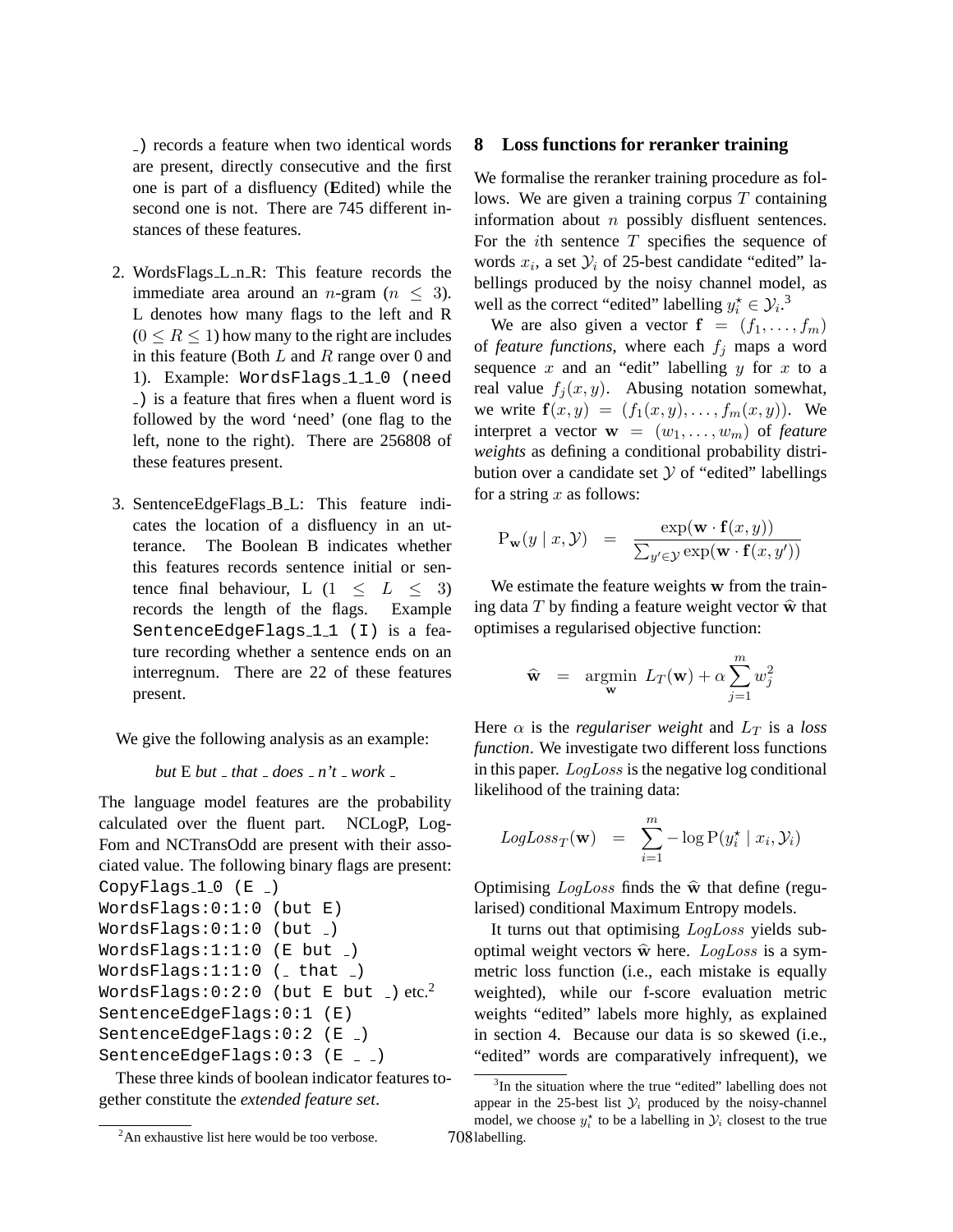can improve performance by using an asymmetric loss function.

Inspired by our evaluation metric, we devised an *approximate expected f-score loss function* FLoss.

$$
FLoss_T(\mathbf{w}) = 1 - \frac{2E_{\mathbf{w}}[c]}{g + E_{\mathbf{w}}[e]}
$$

This approximation assumes that the expectations approximately distribute over the division: see Jansche (2005) and Smith and Eisner (2006) for other approximations to expected f-score and methods for optimising them. We experimented with other asymmetric loss functions (e.g., the expected error rate) and found that they gave very similar results.

An advantage of FLoss is that it and its derivatives with respect to w (which are required for numerical optimisation) are easy to calculate exactly. For example, the expected number of correct "edited" words is:

$$
\mathbf{E}_{\mathbf{w}}[c] = \sum_{i=1}^{n} \mathbf{E}_{\mathbf{w}}[c_{y_i^*} | \mathcal{Y}_i], \text{ where:}
$$

$$
\mathbf{E}_{\mathbf{w}}[c_{y_i^*} | \mathcal{Y}_i] = \sum_{y \in \mathcal{Y}_i} c_{y_i^*}(y) \mathbf{P}_{\mathbf{w}}(y | x_i, \mathcal{Y}_i)
$$

and  $c_{y*}(y)$  is the number of correct "edited" labels in y given the gold labelling  $y^*$ . The derivatives of FLoss are:

$$
\frac{\partial FLoss_T}{\partial w_j}(\mathbf{w}) =
$$

$$
\frac{1}{g + E_w[e]} \left( FLoss_T(\mathbf{w}) \frac{\partial E_w[e]}{\partial w_j} - 2 \frac{\partial E_w[e]}{\partial w_j} \right)
$$

where:

$$
\frac{\partial \mathrm{E}_{\mathbf{w}}[c]}{\partial w_j} = \sum_{i=1}^n \frac{\partial \mathrm{E}_{\mathbf{w}}[c_{y_i^*} | x_i, y_i]}{\partial w_j}
$$

$$
\frac{\partial \mathrm{E}_{\mathbf{w}}[c_{y^*} | x, y]}{\partial w_j} =
$$

 $\mathrm{E}_{\mathbf{w}}[f_j c_{y^{\star}} \mid x, \mathcal{Y}] - \mathrm{E}_{\mathbf{w}}[f_j \mid x, \mathcal{Y}] \mathrm{E}_{\mathbf{w}}[c_{y^{\star}} \mid x, \mathcal{Y}].$  $\partial E[e]/\partial w_i$  is given by a similar formula.

## **9 Results**

We follow Charniak and Johnson (2001) and split the corpus into main training data, held-out training data and test data as follows: main training consisted of all sw[23]∗.dps files, held-out training consisted of all sw4[5-9]∗.dps files and test consisted of 709 by the f-score outperform state-of-the-art models re-

all sw4[0-1]∗.dps files. However, we follow (Johnson and Charniak, 2004) in deleting all partial words and punctuation from the training and test data (they argued that this is more realistic in a speech processing application).

Table 1 shows the results for the different models on held-out data. To avoid over-fitting on the test data, we present the f-scores over held-out training data instead of test data. We used the held-out data to select the best-performing set of reranker features, which consisted of features for all of the language models plus the extended (i.e., indicator) features, and used this model to analyse the test data. The fscore of this model on test data was 0.838. In this table, the set of *Extended Features* is defined as all the boolean features as described in Section 7.

We first observe that adding different external language models does increase the final score. The difference between the external language models is relatively small, although the differences in choice are several orders of magnitude. Despite the putative noise in the corpus, a language model built on Google's Web1T data seems to perform very well. Only the model where Switchboard 4-grams are used scores slightly lower, we explain this because the internal bigram model of the noisy channel model is already trained on Switchboard and so this model adds less new information to the reranker than the other models do.

Including additional features to describe the problem space is very productive. Indeed the best performing model is the model which has all extended features and all language model features. The differences among the different language models when extended features are present are relatively small. We assume that much of the information expressed in the language models overlaps with the lexical features.

We find that using a loss function related to our evaluation metric, rather than optimising LogLoss, consistently improves edit-word f-score. The standard LogLoss function, which estimates the "maximum entropy" model, consistently performs worse than the loss function minimising expected errors.

The best performing model (Base + Ext. Feat. + All LM, using expected f-score loss) scores an fscore of **0.838** on **test data**. The results as indicated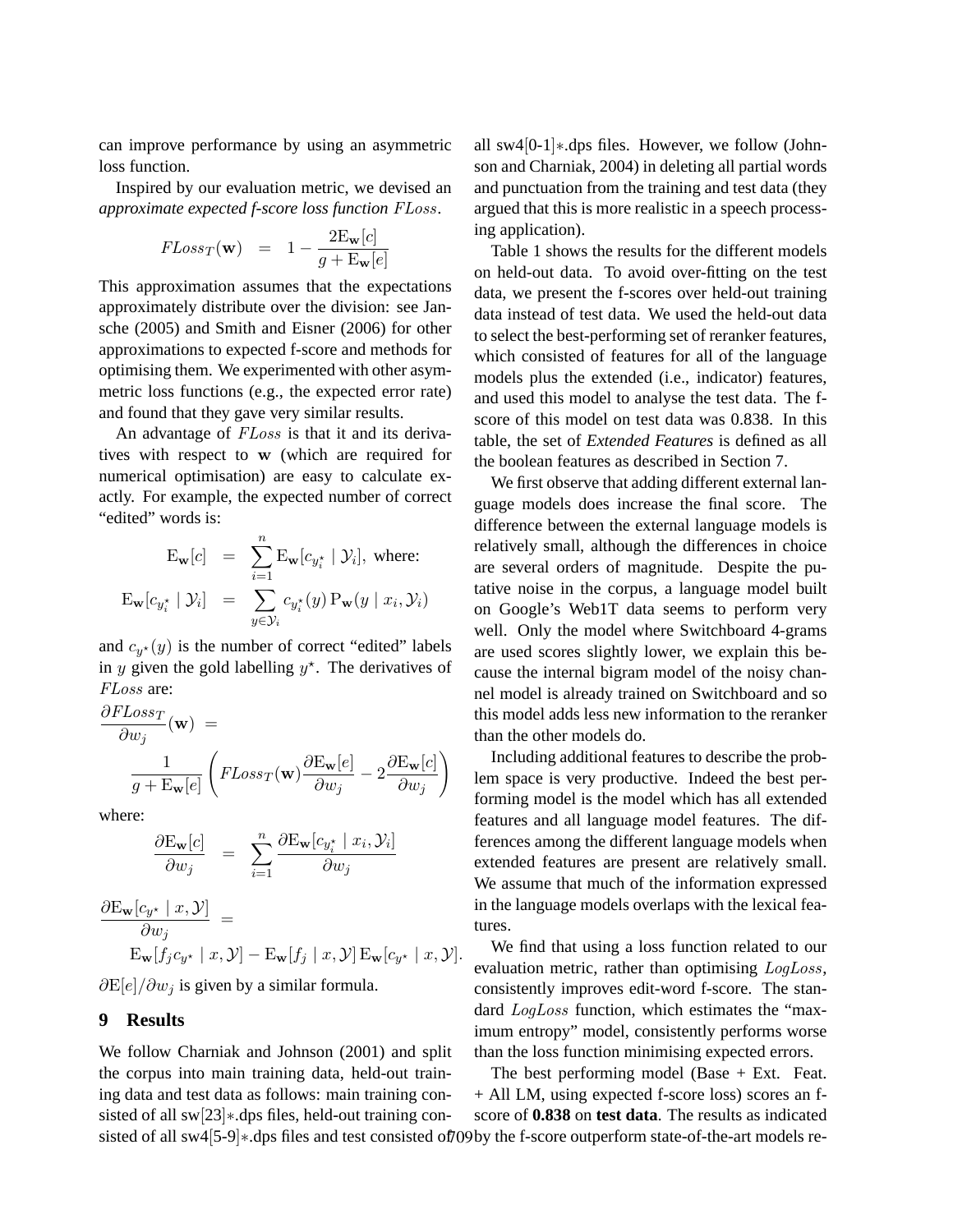| Model                               | <b>F-score</b> |                       |
|-------------------------------------|----------------|-----------------------|
| Base (noisy channel, no reranking)  | 0.756          |                       |
| Model                               | log loss       | expected f-score loss |
| $Base + Switchboard$                | 0.776          | 0.791                 |
| $Base + Fisher$                     | 0.771          | 0.797                 |
| $Base + Gigaword$                   | 0.777          | 0.797                 |
| $Base + Web1T$                      | 0.781          | 0.798                 |
| $Base + Ext.$ Feat.                 | 0.824          | 0.827                 |
| $Base + Ext.$ Feat. $+ Switchboard$ | 0.827          | 0.828                 |
| $Base + Ext.$ Feat. $+$ Fisher      | 0.841          | 0.856                 |
| $Base + Ext.$ Feat. $+ Gigaword$    | 0.843          | 0.852                 |
| $Base + Ext.$ Feat. $+ Web1T$       | 0.843          | 0.850                 |
| $Base + Ext.$ Feat. $+ All LM$      | 0.841          | 0.857                 |

Table 1: Edited word detection f-score on held-out data for a variety of language models and loss functions

ported in literature operating on identical data, even though we use vastly less features than other do.

**10 Conclusion and Future work**

We have described a disfluency detection algorithm which we believe improves upon current state-ofthe-art competitors. This model is based on a noisy channel model which scores putative analyses with a language model; its channel model is inspired by the observation that reparandum and repair are often very similar. As Johnson and Charniak (2004) noted, although this model performs well, a loglinear reranker can be used to increase performance.

We built language models from a variety of speech and non-speech corpora, and examine the effect they have on disfluency detection. We use language models derived from different larger corpora effectively in a maximum reranker setting. We show that the actual choice for a language model seems to be less relevant and newswire text can be used equally well for modelling fluent speech.

We describe different features to improve disfluency detection even further. Especially these features seem to boost performance significantly.

Finally we investigate the effect of different loss functions. We observe that using a loss function directly optimising our interest yields a performance increase which is at least at large as the effect of using very large language models.

We obtained an f-score which outperforms other models reported in literature operating on identical 710

data, even though we use vastly fewer features than others do.

## **Acknowledgements**

This work was supported was supported under Australian Research Council's Discovery Projects funding scheme (project number DP110102593) and by the Australian Research Council as part of the Thinking Head Project the Thinking Head Project, ARC/NHMRC Special Research Initiative Grant # TS0669874. We thank the anonymous reviewers for their helpful comments.

## **References**

- Thorsten Brants and Alex Franz. 2006. Web 1T 5-gram Version 1. Published by *Linguistic Data Consortium*, Philadelphia.
- Erik Brill and Michele Banko. 2001. Mitigating the Paucity-of-Data Problem: Exploring the Effect of Training Corpus Size on Classifier Performance for Natural Language Processing. In *Proceedings of the First International Conference on Human Language Technology Research*.
- Eugene Charniak and Mark Johnson. 2001. Edit detection and parsing for transcribed speech. In *Proceedings of the 2nd Meeting of the North American Chapter of the Association for Computational Linguistics*, pages 118–126.
- Christopher Cieri David, David Miller, and Kevin Walker. 2004. Fisher English Training Speech Part 1 Transcripts. Published by *Linguistic Data Consortium*, Philadelphia.